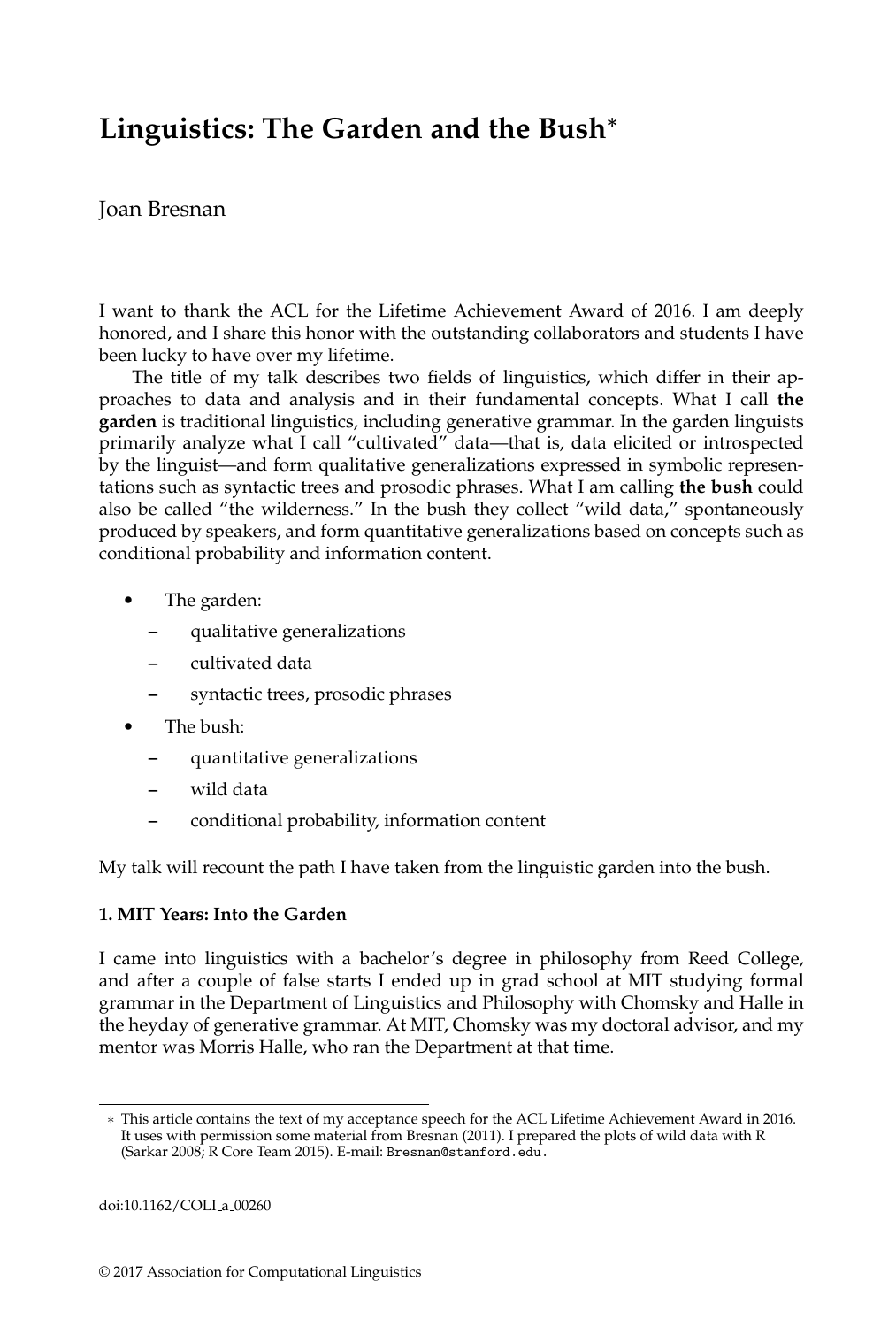The exciting goal was to infer the nature of the mind's capacity for language from the structure of human language, *viewed as a purely combinatorial set of formal patterns*, like the formulas of symbolic logic. It was apparently exciting even to Fred Jelinek as an MIT doctoral student in information theory ten years before me (Jelinek 2009). In his Lifetime Award speech he recounts how as a grad student he attended some of Chomsky's lectures with his wife, got the "crazy notion" that he should switch from information theory to linguistics, and went as far as discussing it with Chomsky when his advisor Fano got wind of it and said he had to complete his Ph.D. in Information Theory. He had no choice. The rest is history.<sup>1</sup>

The MIT epistemology held that *the structure of language could not be learned inductively from what we hear; it had to be deduced from innate, universal cognitive structures specific to human language.* This approach had methodological advantages for a philosophical linguist: First, a limitless profusion of data in our own minds came from our intuitions about sentences that we had never heard before; second, a sustained and messy relationship to the world of facts and data was not required; and third, (with the proper training) scientific research could conveniently be done from an armchair using introspection.

# **2. Psychological (Un)reality**

I got my Ph.D. from MIT in 1972 and taught briefly at Stanford and at UMass, Amherst, before joining the MIT faculty in 1975 as an Associate Professor of Linguistics. Very early on in my career as a linguist I had become aware of discrepancies between the MIT transformational grammar models and the findings of psycholinguists. For example, the theory that more highly transformed syntactic structures would require more complex processing during language comprehension and development did not work.

With a year off on a Guggenheim fellowship (1975–1976), I began to think about designing a more psychologically realistic system of transformational grammar that made much less use of syntactic transformations in favor of an enriched lexicon and pragmatics. The occasion was a 1975 symposium jointly sponsored by MIT and AT&T to assess the past and future impact of telecommunications technology on society, in celebration of the centennial of the invention of the telephone. What did I know about any of this? Absolutely nothing. I was invited to participate by Morris Halle. From Harvard Psychology, George Miller invited Eric Wanner, Mike Maratsos, and Ron Kaplan.

Ron Kaplan and I developed our common interests in relating formal grammar to computational psycholinguistics, and we began to collaborate. In 1977 we each taught courses at the IV International Summer School in Computational and Mathematical Linguistics, organized by Antonio Zampoli at the Scuola Normale Superiore, Pisa. In 1978 Kaplan visited MIT and we taught a joint graduate course in computational psycholinguistics. From 1978 to 1983, I consulted at the Computer Science Laboratory, Xerox Corporation Palo Alto Research Center (1978–1980) and the Cognitive and Instructional Sciences Group, Xerox PARC (1981–1983).

<sup>1</sup> Fred Jelinek, a pioneer in the application of statistical methods to automatic speech recognition and machine translation, became notorious among linguists for his (possibly apocryphal) comment: "Every time I fire a linguist, the performance of the speech recognizer goes up."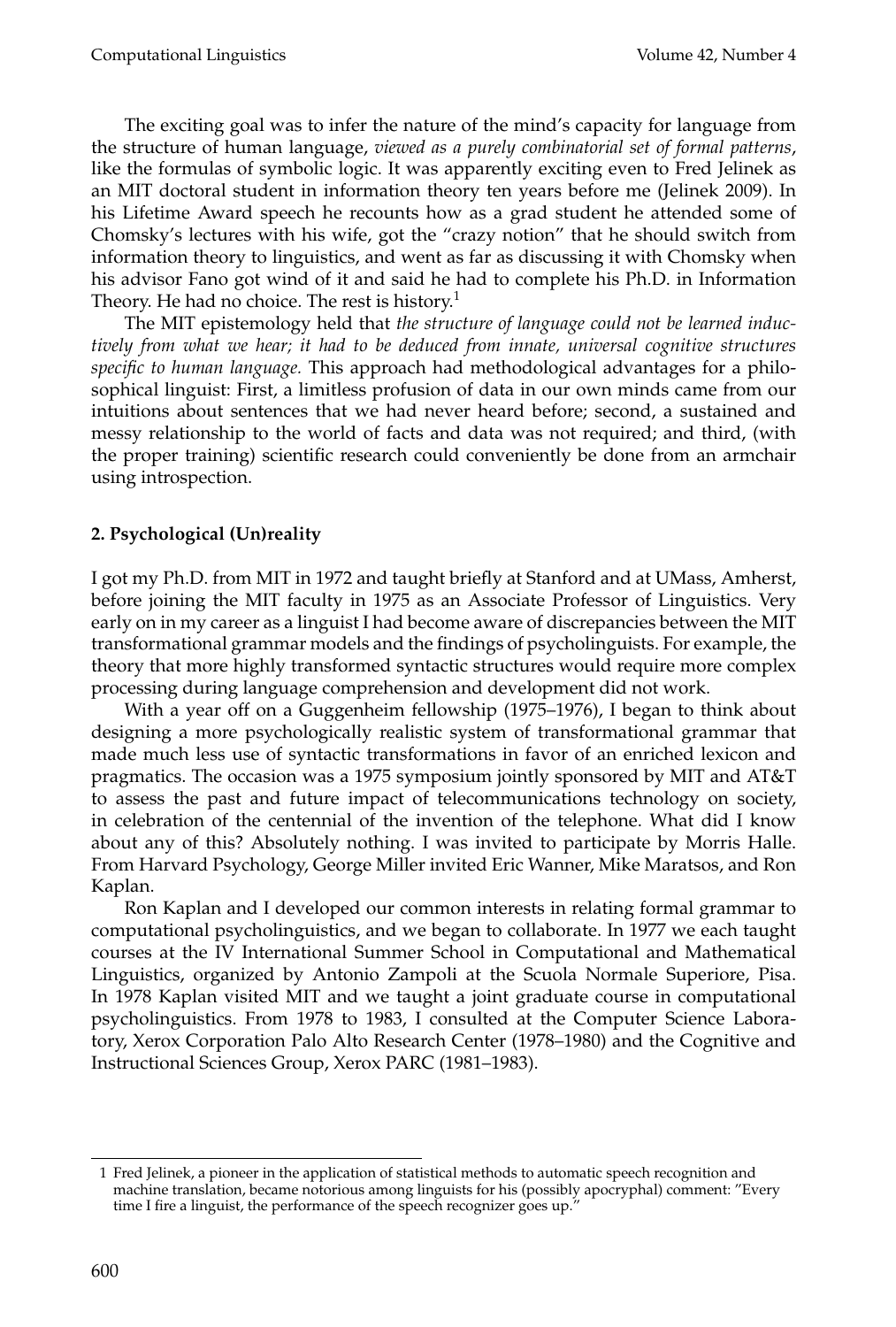

Lexical-Functional Grammar is a dual model providing a surfacy c(onstituent)-structure (on the left) directly mapped to an abstract f(unctional)-structure (on the right).

#### **3. Lexical-Functional Grammar**

During the 1978 fall semester at MIT we developed the LFG formalism (Kaplan and Bresnan 1982; Dalrymple et al., 1995). **Lexical-functional grammar** was a hybrid of augmented recursive transition networks (Woods 1970; Kaplan 1972)—used for computational psycholinguistic modeling of relative clause comprehension (Wanner and Maratsos 1978)—and my "realistic" transformational grammars, which offloaded a huge amount of grammatical encoding from syntactic transformations to the lexicon and pragmatics (Bresnan 1978) (see Figure 1).

As often noted, the LFG functional structures can be directly mapped to dependency graphs (Mel'cuk 1988; Carroll, Briscoe, and Sanfilippo 1998; King et al. 2003; Sagae, MacWhinney, and Lavie 2004; de Marneffe and Manning 2008) (see Figure 2). Some early statistical NLP parsers such as the Stanford Parser were dual-structure models like LFG with dependency graphs labeled by grammatical functions replacing LFG f-structures (de Marneffe and Manning 2008).

A key idea in LFG is that both active and passive argument structures are lexically stored (or created by bounded lexical rules) (see Figure 3). Independent evidence for lexical storage is that passive verbs undergo lexical rules of word-formation (Bresnan 1982b; Bresnan et al. 2015); surface features of passive SUBJ(ects) are retained (e.g., in tag questions). All relation-changing transformations are re-analyzed lexically in this way: passive, dative, raising, *there*-insertion, etc., etc.



#### **Figure 2**

Dependency graph corresponding to the f-structure in Figure 1.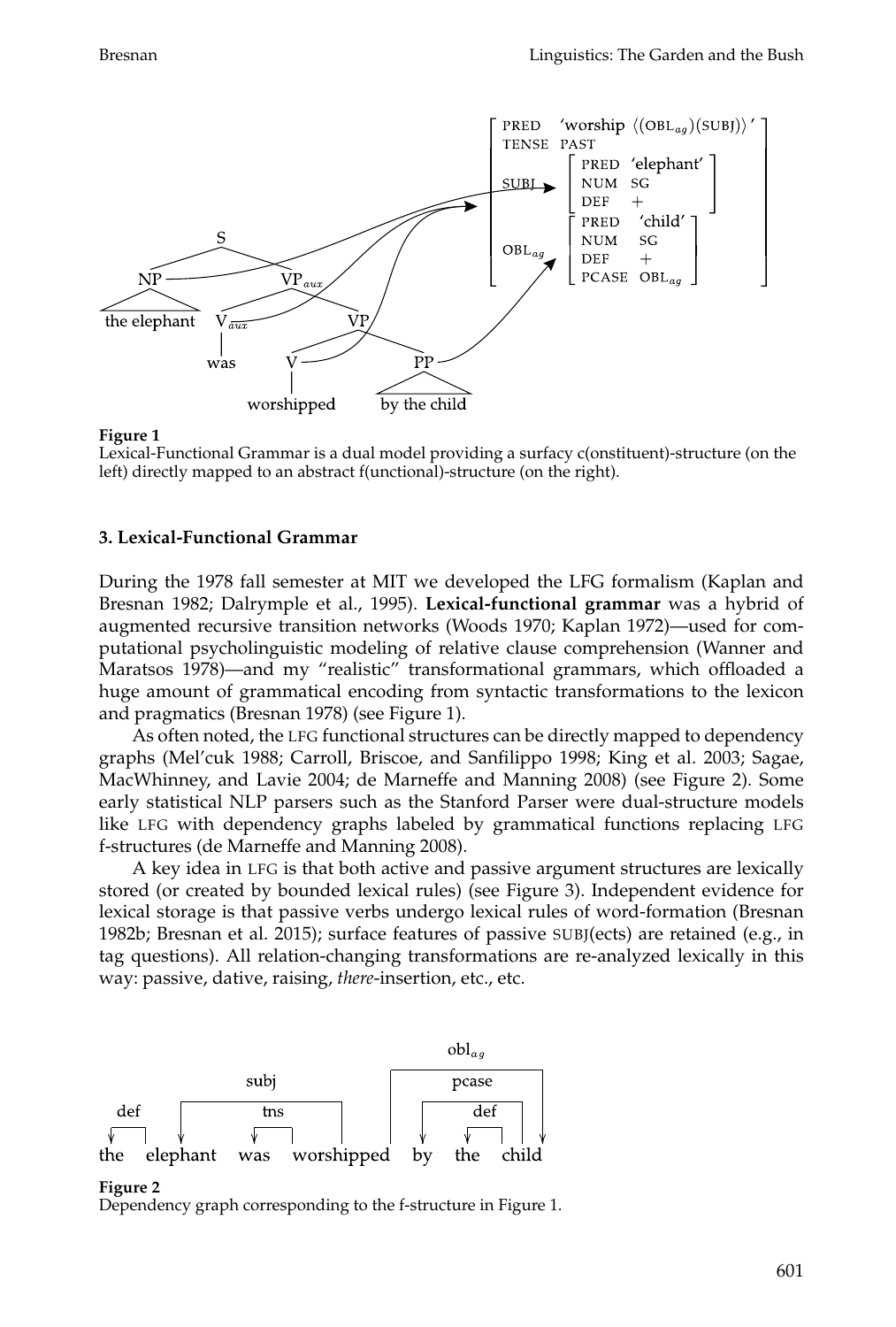

Active and passive lexical forms in LFG.



### **Figure 4**

C-structure to f-structure mappings of active and passive sentences.

Figure 4 shows how the lexical features of active and passive terminal strings are mapped into the appropriate predicate–argument relations. The respective subjects of the upper and lower c-structure trees are first and third person singular pronouns, which give rise to the f-structures indexed *i*. The lexical forms are, respectively, active and passive, mapping each subject f-structure to the appropriate argument role of the verb *hit*.

We soon involved a highly productive group of young researchers in linguistics and psychology (initially represented in Bresnan, 1982a). The original group included Steve Pinker as a young postdoc from Harvard, Marilyn Ford as an MIT postdoc from Australia, Jane Grimshaw then teaching at Brandeis, and doctoral students at MIT and Harvard: Lori Levin, K. P. Mohanan, Carol Neidle, Avery Andrews, and Annie Zaenen.

LFG's declarative, non-procedural design made it easily embeddable in what we then considered more realistic theories of the dynamics of sentence production (Ford 1982), comprehension (Ford, Bresnan, and Kaplan 1982; Ford 1983), and language development (Pinker 1984).

## **4. Stanford and Becoming an Africanist**

In 1982 I took a sabbatical leave from MIT at the Center for the Study of Behavioral Sciences at Stanford, where I also spent time at Xerox PARC nearby.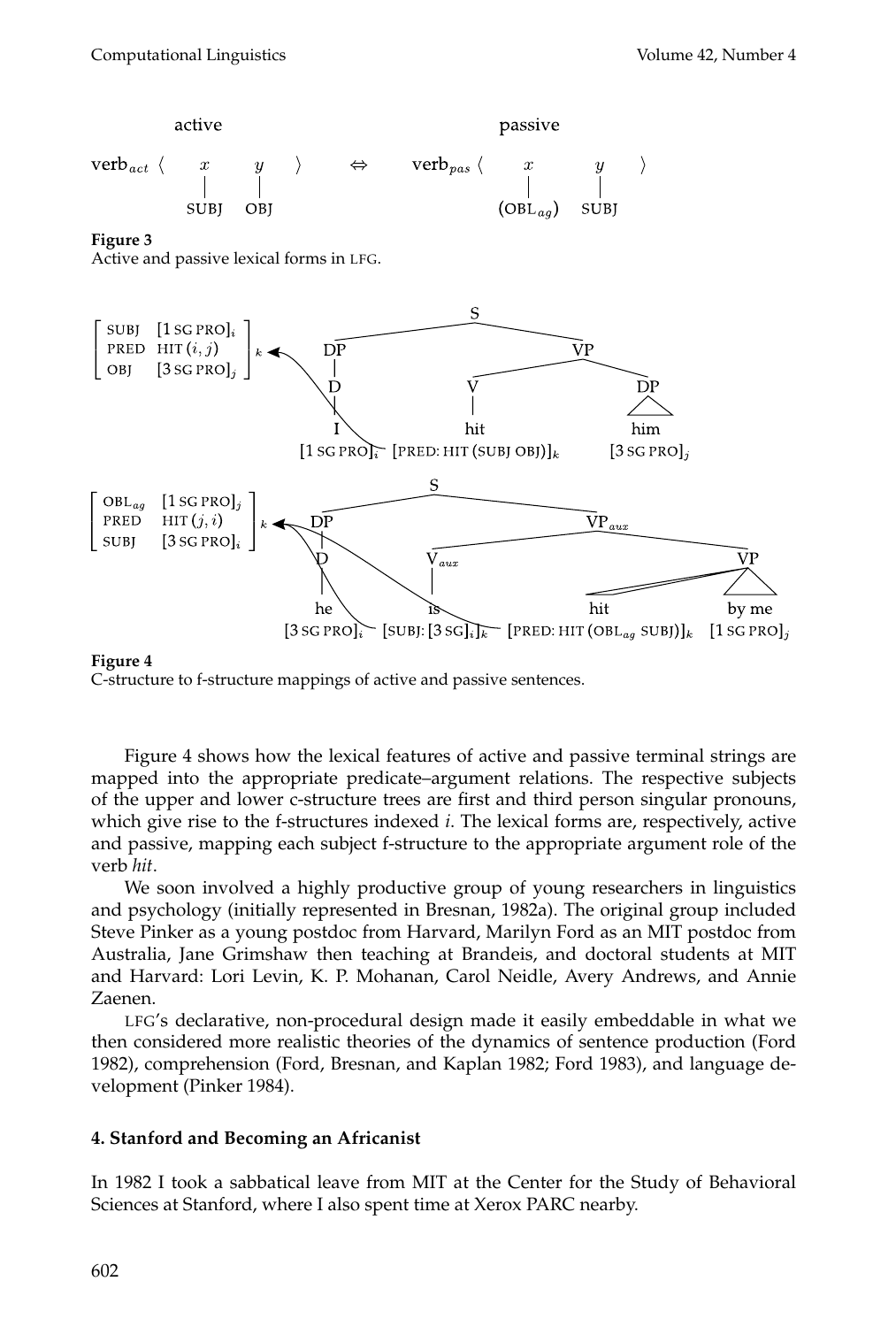At Stanford, the Center for the Study of Language and Information (CSLI) was being launched with a grant from the System Development Corporation. I decided to stay in California by joining the Stanford Linguistics Department and CSLI the following year, half-time. From 1983–1992, I worked the other half of my time as a member of the Research Staff, Intelligent Systems Laboratory, Xerox Corporation Palo Alto Research Center, which John Seely Brown headed during that time. LFG was considered useful in some computational linguistics applications such as MT.

In 1984 a Malawian linguist on a Fulbright Fellowship came to Stanford as a visitor. I had corresponded with him a few years earlier when I was a young faculty member at MIT and he had received his Ph.D. from the University of London. We both had lexical syntactic inclinations, and he had evidence from the Bantu language Chicheŵa, one of the major languages of Malaŵi. His name was Sam Mchombo.

Sam Mchombo arrived at Stanford just as CSLI was forming, and we began to collaborate on the problems of analyzing the (sooo cool) linguistic properties of Chicheŵa in the LFG framework: Chicheŵa has 18 genders (but not masculine/feminine), *tone morphemes, pronouns incorporated into verb morphology, relation changes all expressed by verb stem suffixation (which undergo derivational morphology), configurational discourse functions, . . . !*

One of Sam's ideas was that the Chichewa object marker, prefixed to the verb stem, functions syntactically as a full-blooded object pronoun. In LFG, the formal analysis is simple (see Figure 5). The analysis has rich empirical motivation in phonology, morphology, syntax, discourse, and language change (Bresnan and Mchombo 1987, 1995). Similar analyses have been explored in many disparate languages (e.g., Austin and Bresnan 1996; Bresnan et al. 2015). This and other work by many colleagues and students on a wide variety of languages helped to establish LFG as a flexible and welldeveloped linguistic theory useful to typologists and field linguists.

I wrote National Science Foundation grant proposals for successive projects with Sam and other Bantuists including Katherine Demuth and Lioba Moshi, and in the summer of 1986 did field work in Tanzania. In Tanzania I took time out to celebrate my birthday by hiking up Mt. Kilimanjaro with a group of young physicians from Europe doing volunteer work in Africa.

There I was, out of the armchair and onto the hard-packed dirt floor of a thatched home in a village on the slopes of Mt. Kilimanjaro, being served the eyeball of a freshly slaughtered young goat, which I was told was a particular honor normally reserved for men. . . . *But I was still in the garden of linguistics:*

- The garden:
	- **–** qualitative generalizations





Analysis of the verb-incorporated object pronoun in Chicheŵa.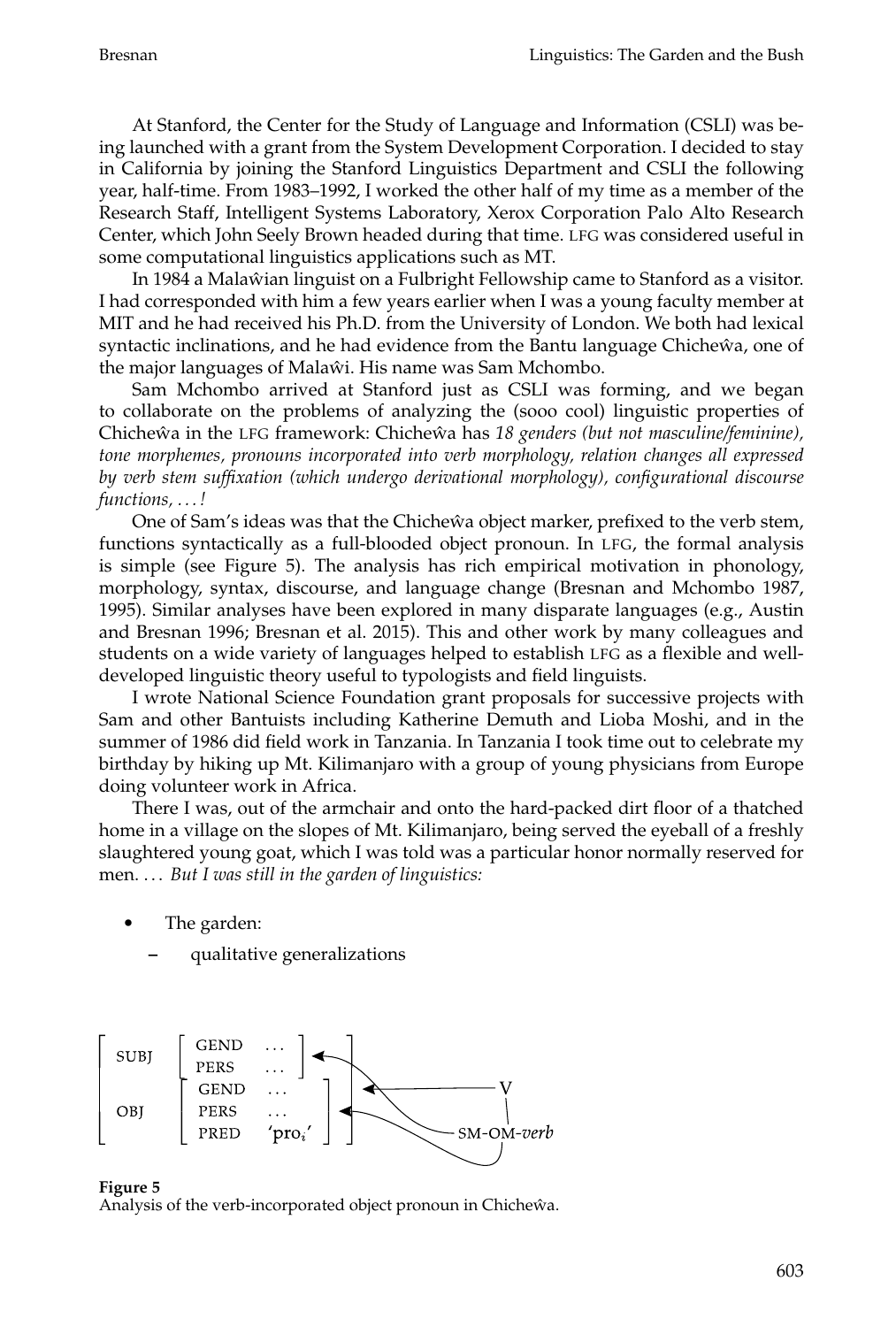- **–** cultivated data
- **–** syntactic trees, prosodic phrases

Two intellectual shocks caused me eventually to leave the garden and completely change my research paradigm.

### **5. The Shock of Constraint Conflict**

The first shock was the discovery that universal *principles of grammar may be inconsistent and conflict with each other*. The expressions of a language are not those that perfectly satisfy a set of true and universal constraints or rules, but are those that may violate some constraints in order to satisfy other more important constraints, optimizing constraint satisfaction. This insight came into linguistics from outside the field, from neural network approaches to cognition (Prince and Smolensky 1997). Yet as my former student Jane Grimshaw pointed out, we can see traces of it everywhere, even in corners of English syntax that had seemed exception-ridden.

In response to these ideas, I began in the mid-1990s to work out how to do optimality-theoretic (OT) syntax using LFG as the representational basis (e.g., Bresnan 2000). OT-style constraint ranking in large-scale LFG grammars was adopted in standard LFG parsing systems for ambiguity management (Frank et al. 1998; Kaplan et al. 2004; King et al. 2004). And Jonas Kuhn (2001, 2003) solved general computational problems of generation and parsing for OT syntax with LFG representations.

Ranked or weighted contraints on f-structures can capture unusual morphosyntactic generalizations. For example, suppose that *the grammatical function hierarchy has to align with the person hierarchy* (Aissen 1999):

$$
SUBJ \prec non-SUBJ\n1st, 2nd person \prec 3rd person
$$
\n(1)

Imposing the person-alignment constraints on f-structures either requires or prohibits passivization, depending on who does what to whom. Compare Example (2) and Figure 6.

| passive optional:                              | He hits him He is hit by him |     |
|------------------------------------------------|------------------------------|-----|
| passive obligatory: *He hit me I am hit by him |                              | (2) |
| active obligatory: I hit him                   | <i>He is hit by me</i>       |     |

An event in which the first person hits someone referred to in the third person must be described in the active voice of *hit*, not the passive, because the passive subject would be higher on the function hierarchy than the non-SUBJ but lower on the person hierarchy, contrary to the aligned hierarchies in Example (1). But if the third person hits the first person, the passive is obligatory, because the active voice sentence would violate the alignment of hierarchies. There are person-driven passives like this in Lummi (Salish, British Columbia), Picurís (Tanoan, New Mexico), and Nootka (Wakashan, British Columbia)—all unrelated languages.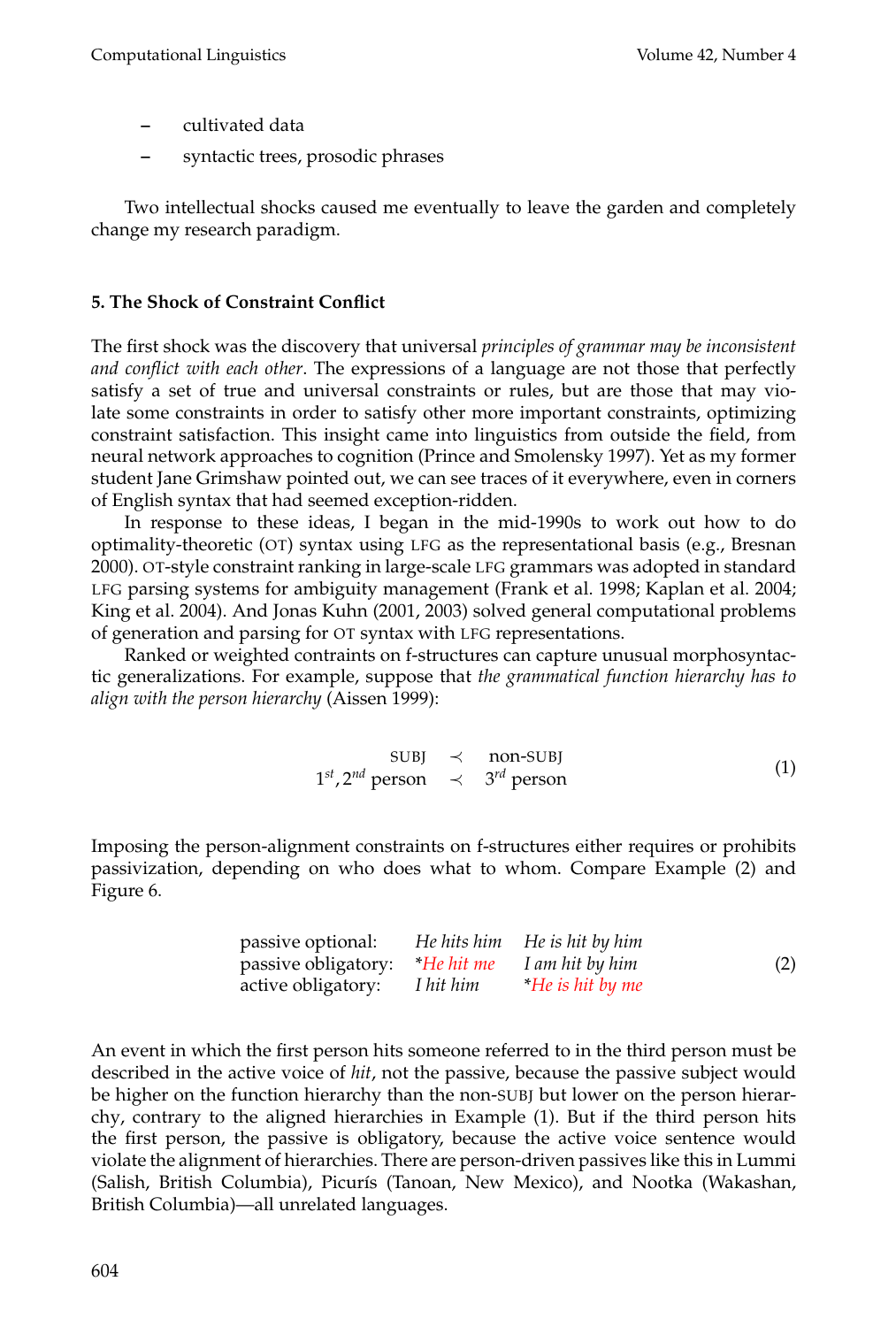

Illustration of a person-driven passive. F-structure constraints filter our disharmonic alignments of person with grammatical function (in red).

#### **6. Grammars Hard and Soft**

My former student Chris Manning (who wrote his Linguistics doctoral dissertation at Stanford under my supervision) joined the Stanford faculty as Assistant Professor of Computer Science and Linguistics in 1999, and I began to attend his lectures and meet with him to discuss research. In studies of English using the Switchboard corpus, we found that English has soft, statistical shadows of hard person constraints in other languages: For example, it has person-driven active/passive alternations (Bresnan, Dingare, and Manning 2001), and person-driven dative alternations (Bresnan and Nikitina 2009). As Bresnan, Dingare, and Manning (2001) observe, "The same categorical phenomena which are attributed to hard grammatical constraints in some languages continue to show up as statistical preferences in other languages, motivating a grammatical model that can account for soft constraints."

Examples of such models include stochastic OT (Bresnan, Deo, and Sharma 2007; Maslova 2007; Bresnan and Nikitina 2009), maximum-entropy OT (Goldwater and Johnson 2003; Gerhard Jaeger 2007), random fields (Johnson and Riezler 2003), dataoriented parsing (Bod and Kaplan 2003; Bod 2006), and other exemplar-based theories of grammar (Hay and Bresnan 2006; Walsh et al. 2010).

#### **7. Into the Bush**

In addition to Chris Manning, another person who helped me go into the bush was Harald Baayen. I first met Harald while attending a 2003 LSA workshop on Probability Theory in Linguistics. The presenters included Harald, Janet Pierrehumbert (with her student Jen Hay), Chris Manning, and others. As I watched the presenters give graphic visualizations of quantitative data showing dynamic linguistic phenomena, I thought, "I want to do that!"

My golden opportunity was the English dative alternation. Many English ditransitive verbs appear in alternative dative constructions, with the recipient realized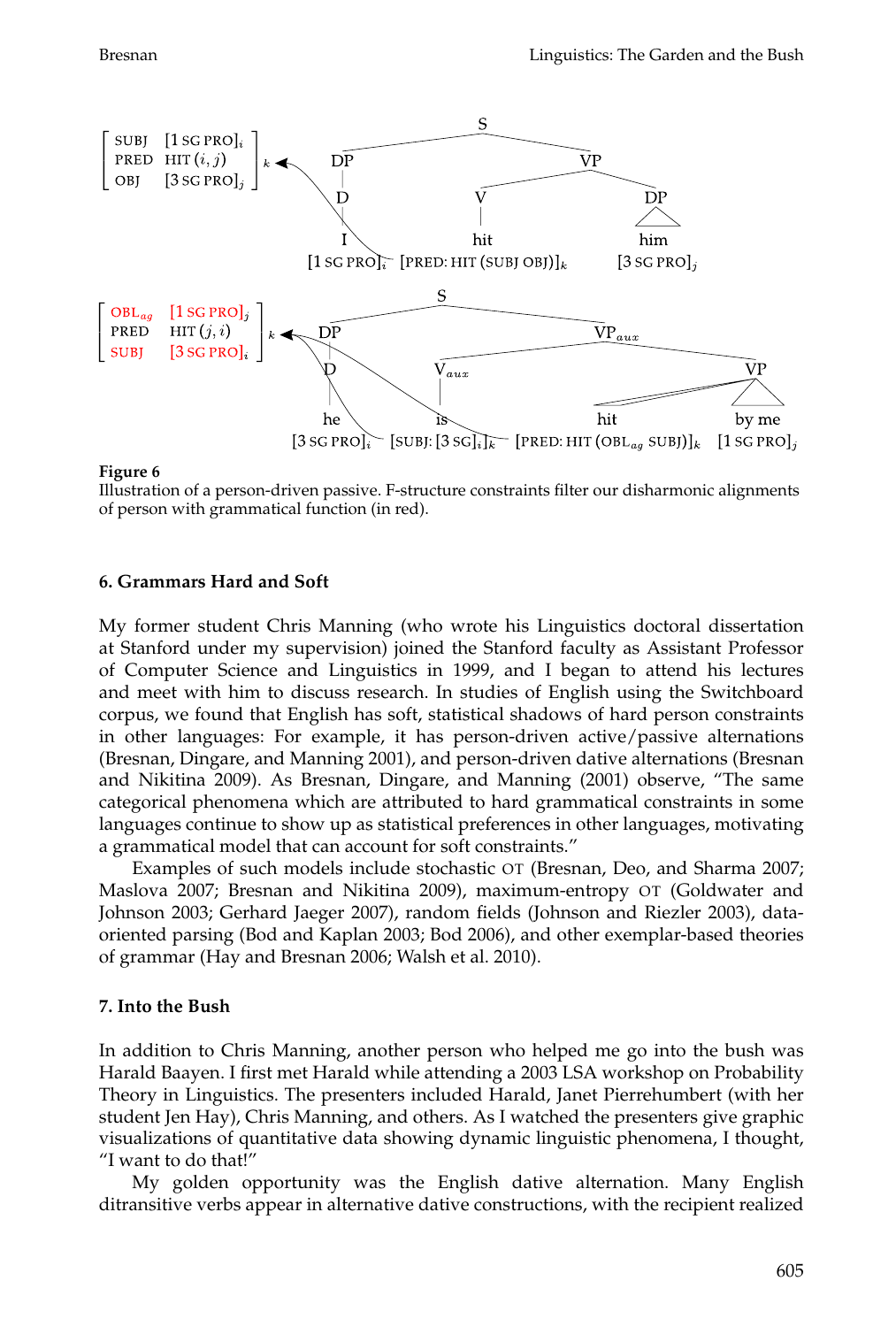(3)

as a **dative PP**—a prepositional *to*-phrase—or as the first of two noun phrases—the **dative NP**. Spontaneously produced alternations occur:

- a. "You don't know how difficult it is to find something which will please everybody—especially the men." "Why not just **give them cheques**?' I asked. "You can't **give cheques to people**. It would be insulting."
- b. "You **carrying a doughnut to your aunt** again this morning?" J.C. sneered. Shelton nodded and turned his attention to a tiny TV where "Hawaii Five-O" flickered out into the darkness of the little booth. "Looks like you **carry her some breakfast** every morning."

Which of these alternative constructions is used depends on multiple and often conflicting syntactic, informational, and semantic properties.

Bresnan et al. (2007) collected and manually annotated 2, 360 instances of dative NP or PP constructions from the (unparsed) Switchboard Corpus (Godfrey et al. 1992) and another 905 from the Treebank *Wall Street Journal* corpus, using the manually parsed Treebank corpora (Marcus et al. 1993) to discover the set of dative verbs. With Harald Baayen's help we fit a series of generalized linear and generalized linear mixed-effect models to the data. I read several books on statistical modeling that Harald recommended to me; I learned R, the programming language and environment for computational statistics (R Core Team 2015), which he also highly recommended (stressing that his name is *R.* Harald Baayen). Then I was able to show that under bootstrapping of speaker clusters and cross-validation, the models were highly accurate.

Figure 7 illustrates a quantitative generalization that emerged from the models: The paired parameter estimates for the recipient and theme have opposite signs. I dubbed this phenomenon **quantitative harmonic alignment** after the qualitative harmonic alignment in syntax studied by Aissen (1999) and others in the framework of Optimality Theory. Figure 8 provides a qualitative schematic depiction of the quantitative phenomena. The hierarchies of discourse accessibility, animacy, definiteness, pronominality, and weight are aligned with the initial/final syntactic positions of the postverbal arguments across constructions. In LFG, the linear order follows from alignment with the hierarchy of grammatical functions in f-structure (Bresnan and Nikitina 2009).

Interestingly, there are hard animacy constraints on dative as well as genitive alternations in some languages (Rosenbach 2005; Bresnan 2007a; Rosenbach 2008), and even hard weight constraints (O'Connor, Maling, and Skarabela 2009). The facts suggest that these constraints play a role in syntactic typology and should not be brushed off as external to grammar and out of bounds to the theoretical linguist.

In principle, these quantitative harmonic alignment effects could be formulated as constraints on LFG f-structures. Annie Zaenen saw how this kind of work might be useful for paraphrase analysis to improve generation, and she got us involved with Mark Steedman and colleagues at Edinburgh on an animacy annotation project (Zaenen et al. 2004).

## **8. Data Shock**

The second intellectual shock that pushed me further into the bush was realizing that *in the garden, we had been relying all along on inconsistent binary grammaticality judgments*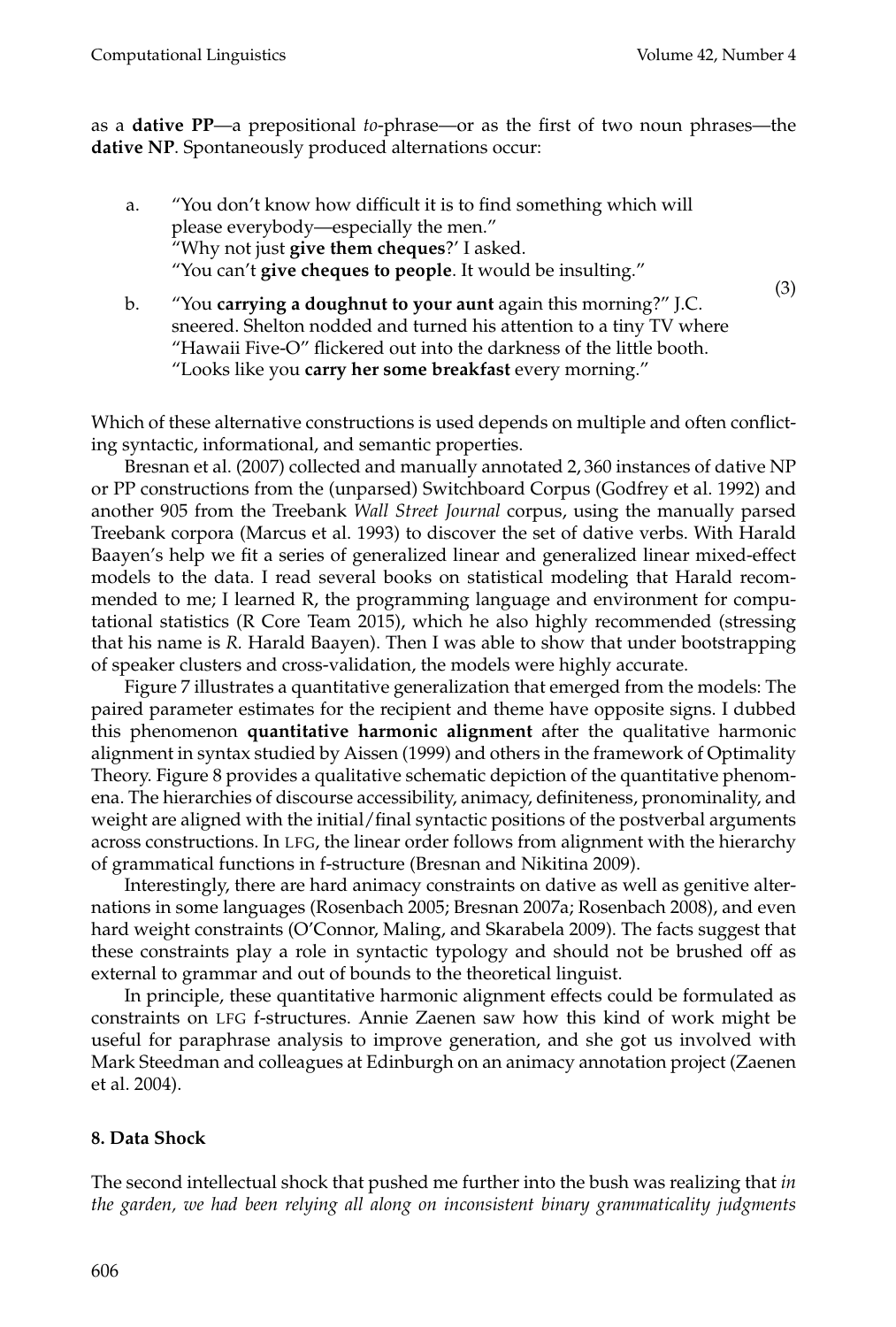$logit[Probability(Response = 1)] = X\beta$ 

where  $X\hat{\beta} =$ 

$$
0.95-1.34\{c\}+0.53\{f\}-3.90\{p\}+0.96\{t\}
$$

 $+0.99$ {accessibility of recipient = nongiven}

 $-1.1$ {accessibility of theme = nongiven}

 $+1.2\{pronominality of recipient = nonpronom\}$ 

 $-1.2\{pronominality of theme = nonpronom\}$ 

 $+0.85$ {definiteness of recipient = indefinite}

 $-1.4$ {definiteness of theme = indefinite}

 $+2.5\{$ animacy of recipient = inanimate}

 $-1.2 \cdot \text{length difference (log scale)} < 0$ [len(rec) > len(th)]

$$
-1.2 \cdot
$$
length difference (log scale)  $> 0$  [len(rec)  $< len(th)$ ]

 $+0.48$ {person of rec = nonlocal}

 $-0.03$ {number of recipient = plural}

 $+0.5$ {number of theme = plural}

 $-0.46$ {concreteness of theme = nonconcrete}

 $-1.1$ {parallelism = 1}

and  $\{c\} = 1$  if subject is in semantic group c, 0 otherwise; likewise for f, p, t.

#### **Figure 7**

Quantitative harmonic alignment in a logistic regression model of the dative alternation: Paired parameter estimates for recipient and theme have opposite signs; positive signs (highlighted in red) favor dative PP construction, negative (highlighted in blue) favor dative NP.

*that can be manipulated by changing the probabilities of the contexts, and we had vastly underestimated the human language capacity*.

At the suggestion of Jeff Ellman, I used the dative corpus model to measure the predictive power of English language users (Bresnan 2007b). Inspired by Anette Rosenbach's (2003) beautiful experiment on the genitive alternation, and with her advice, I made questionnaires asking participants to rate the naturalness of contextualized alternative dative constructions sampled from our dative data set, by allocating 100 points between the alternatives (see Figure 9).

In one set of task instructions I asked participants to rate the choices in accordance with their own intuitions; in another I asked them to guess what the original speaker actually said in the discourse excerpt, and to rate their confidence in their guess in the same way, splitting 100 points between the alternatives. The findings were similar: As the log odds of a PP dative construction increased, the ratings of each participant showed a linear increase as well. *The participants could tell which dative construction the original speaker was going to use, and their own ratings matched the corpus probabilities* (see Figure 10). This finding has been replicated across speakers of other varieties of English (Bresnan and Ford 2010).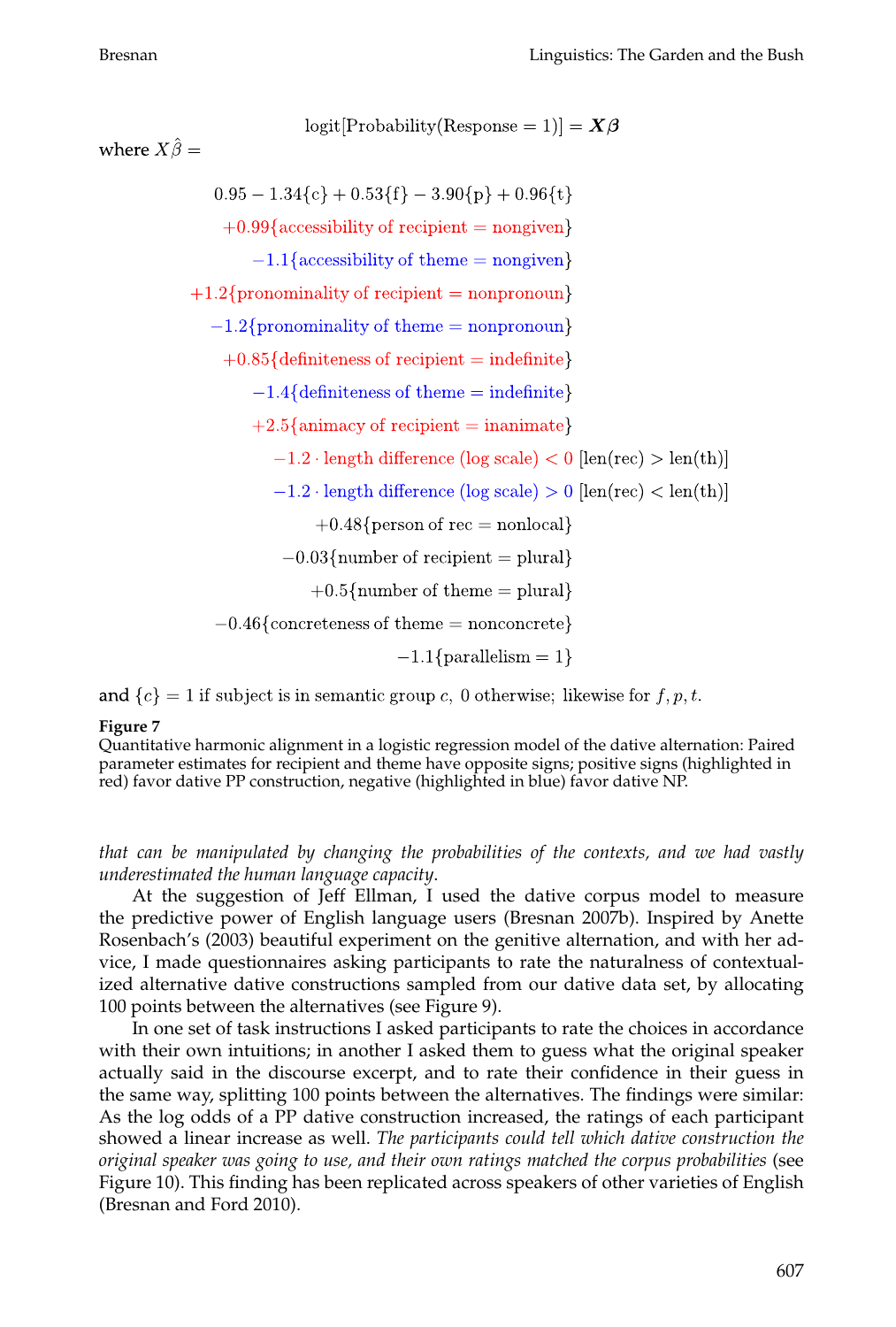```
discourse given \prec not given
  animate \prec inanimate
   definite \prec indefinite
pronoun \prec non-pronounless weight \prec more weight
```
![](_page_9_Picture_3.jpeg)

Qualitative view of quantitative harmonic alignment: The construction is chosen that best aligns property hierarchies with the initial/final syntactic positions of the arguments across constructions. Properties in red or blue favor syntactic positions in red or blue, respectively.

Speaker:

About twenty-five, twenty-six years ago, my brother-in-law showed up in my front yard pulling a trailer. And in this trailer he had a pony, which I didn't know he was bringing. And so over the weekend I had to go out and find some wood and put up some kind of a structure to house that pony,

- (1) *because he brought the pony to my children.*
- (2) *because he brought my children the pony.*

### **Figure 9**

Item from experiment in Bresnan (2007a).

A second experiment reported in Bresnan (2007b) used linguistic manipulations that raise or lower probability to see whether they influence grammaticality judgments. Certain semantic classes of verbs reported by linguists to be ungrammatical in the double object construction are nevertheless found in actual usage (Bresnan et al. 2007). For example, *whisper* is reported to be ungrammatical in the double object construction, but Internet queries yield *whisper me the answer*, along with *whisper the password to the fat lady*. The double object context with the pronoun recipient is more harmonically aligned and far more probable. The reportedly ungrammatical examples constructed by linguists tend to utilize the far less probable positionings of argument types, like *whisper the fat lady the answer*. In the experiment I found that *participants rated the reportedly ungrammatical constructions in the more probable contexts higher than the reportedly grammatical constructions in the less probable contexts.*

I began to find that throughout the grammar, linguistic reports of ungrammaticality had been greatly exaggerated (Bresnan 2007a). Our linguistic intuitions of what is ungrammatical may merely reflect our implicit knowledge of what is highly improbable (see also Manning 2003).

## **9. Probabilistic Syntactic Knowledge**

The simplifying assumption in the garden of linguistic theory has been that speakers' knowledge of their language is characterized by a static, categorical system of grammar.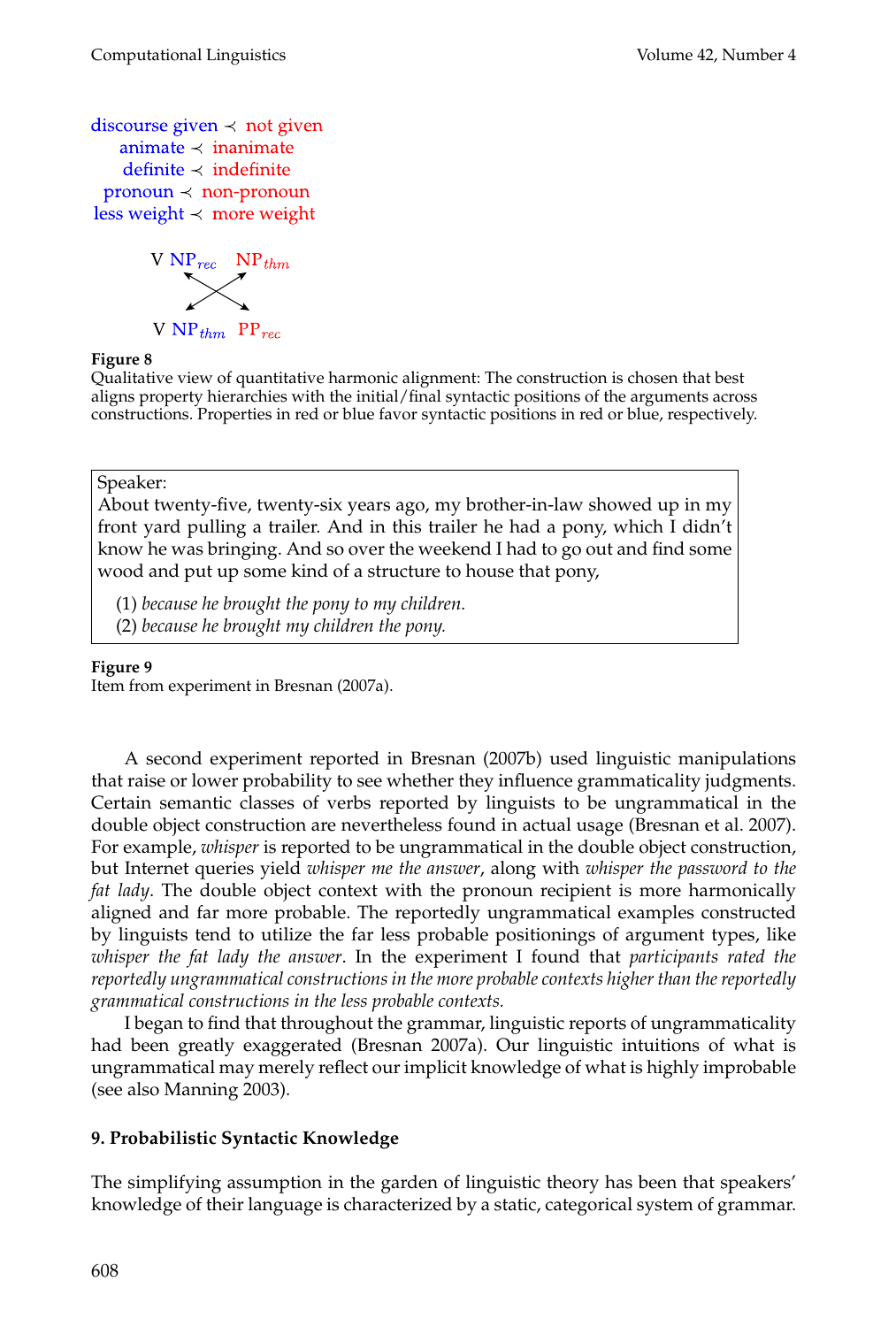![](_page_10_Figure_2.jpeg)

Plots showing correlations between the Switchboard corpus model log odds of the dative PP and individual participant's ratings of the naturalness of the dative PP in context.

Although this has been a fruitful idealization, I came to see that it ultimately underestimates human language capacities. My own research showed that language users can match the probabilities of linguistic features of the environment and they have powerful predictive capabilities that enable them to anticipate the variable linguistic choices of others. Therefore, the working hypothesis I have adopted contrasts strongly with that of the garden: Grammar itself is inherently variable and probabilistic in nature, rather than categorical and algebraic.

With collaborators, I began to look for implicit knowledge of syntactic probabilities in various areas of linguistics—in phonetic reflexes of construction frequencies and probabilities (Hay and Bresnan 2006; Tily et al. 2009; Kuperman and Bresnan 2012); in language development (de Marneffe et al. 2012; Van den Bosch and Bresnan 2015); in language change (Wolk et al. 2013; Szmrecsanyi et al. 2014); and in comparative ´ syntactic variation across varieties of English (Bresnan and Ford 2010; Ford and Bresnan 2015).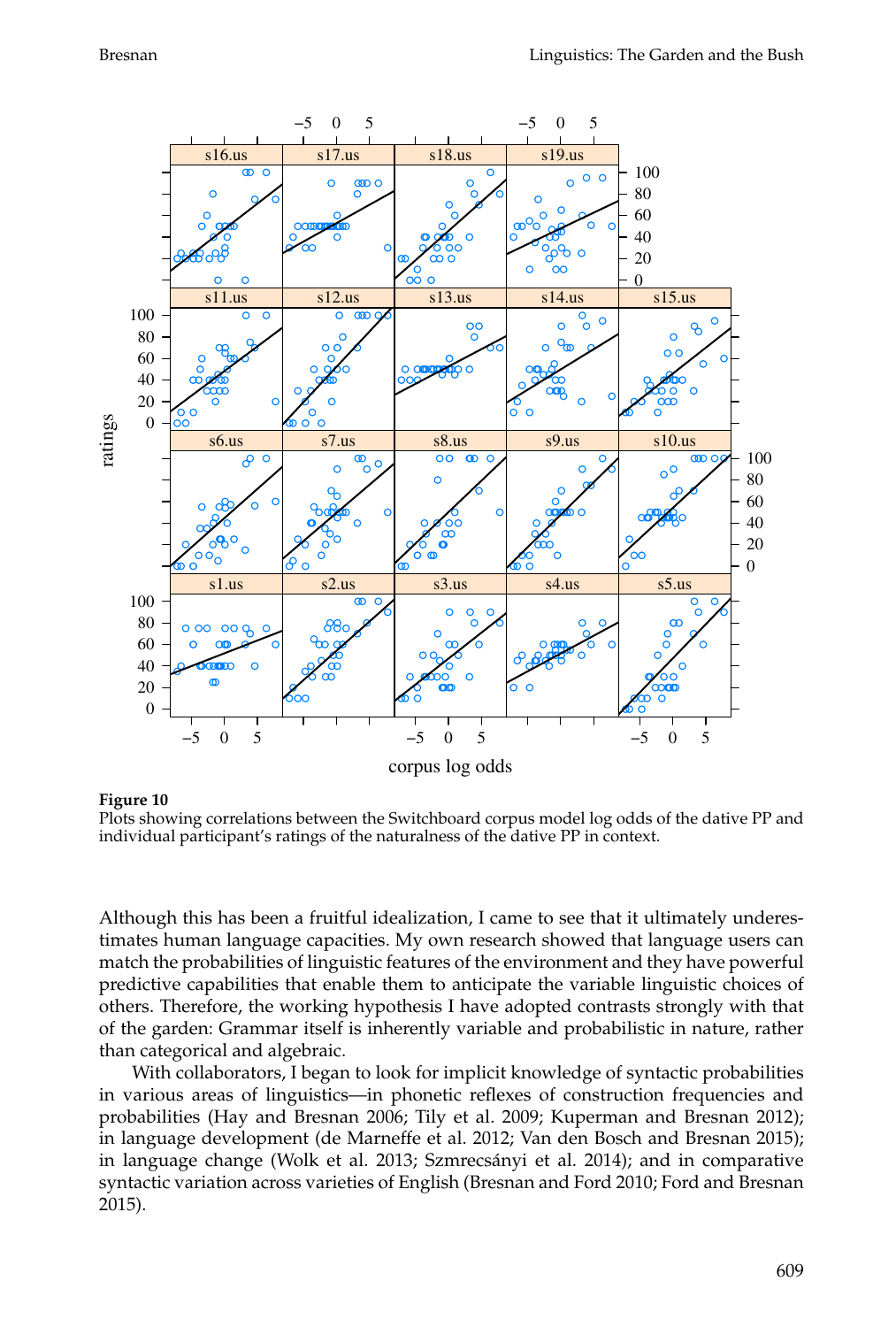### **10. Deeper into the Bush**

My research program is taking me even deeper into the bush, as I will now illustrate with several visualizations of wild data.

In (tensed) verb contraction, the verbs *is, are, am, has, have, will, would* lose all but their final segments, orthographically represented as *'s, 're, 'm, 's, 've, 'll, 'd*, and form a unit with the immediately preceding word, called the **host**. In Example (4) the host is bolded:

*all this blood's pouring out the side of my head* (4)

Previous corpus studies point to informativeness (or closely related concepts) as an important predictor of verb contraction (Frank and Jaeger 2008; Bresnan and Spencer 2012; Barth and Kapatsinski 2014). Informativeness derives from predictability: More predictable events are less informative, and can even be redundant (Shannon 1948). The less predictable the host–verb combination, the more informative it is, and the less likely to contract.

In a corpus, the information content of a word B given the context C is the average negative log conditional probability of B over all instances of C (Piantadosi, Tily, and Gibson 2011). We define the **informativity of a host-verb bigram** *B* as in Equation (5):

$$
-\frac{1}{N}\sum_{i=1}^{N}\log P(B=\langle host, verb\rangle|C=next_i)
$$
\n(5)

where *B* is the bigram consisting of a host and a verb in either contracted or uncontracted form (for example, *blood's* or *blood is*), *N* is the total frequency of *B*, and *next<sup>i</sup>* is the following context word for the *i th* occurrence of *B* in the corpus.

Figure 11 shows the strong inverse relation between verb contraction and informativity of host–verb bigrams for the verb *is/'s* in data from the Canterbury Corpus of New Zealand English (Gordon et al. 2004), which I collected with Jen Hay in the summer and fall of 2015. $^2$  Jen and I discussed implications of the informativity of verb contraction. As vocabulary richness grows, local word combinations become less predictable. Average predictability across contexts is what makes a host–verb combination more or less informative. Hence, *increases in vocabulary richness would lead to increased informativity of host– verb combinations, potentially causing dynamic changes in verb contractions over time.* These implications led me to ask whether children decrease their use of verb contractions in periods of increasing vocabulary richness during language development—a question never before asked, as far as I could tell from the literature.

It was not difficult to answer my question. I had already collected verb contraction data from longitudinal corpora in CHILDES (MacWhinney 2000).<sup>3</sup> The CHILDES corpora are an invaluable resource. They have been morphologically analyzed,

<sup>2</sup> The NZ data consist of 11, 719 instances of variable *is* contraction from 412 speakers, collected with the assistance of Vicky Watson, and *n*-grams from the entire Canterbury Corpus (*n* = 1,087,113 words).

<sup>3</sup> The CHILDES data were collected in the summer of 2015 with Arto Anttila and the assistance of Gwynn Lyons from the corpora described by Brown (1973), Clark (1978), Demetras (1986), Kuczaj (1977), Sachs (1983), and Suppes (1974). The data include all full and contracted instances of the verb *is* ( $n = 56,088$ ) by children (19,888 instances) and their parents (26,592) as well as others present.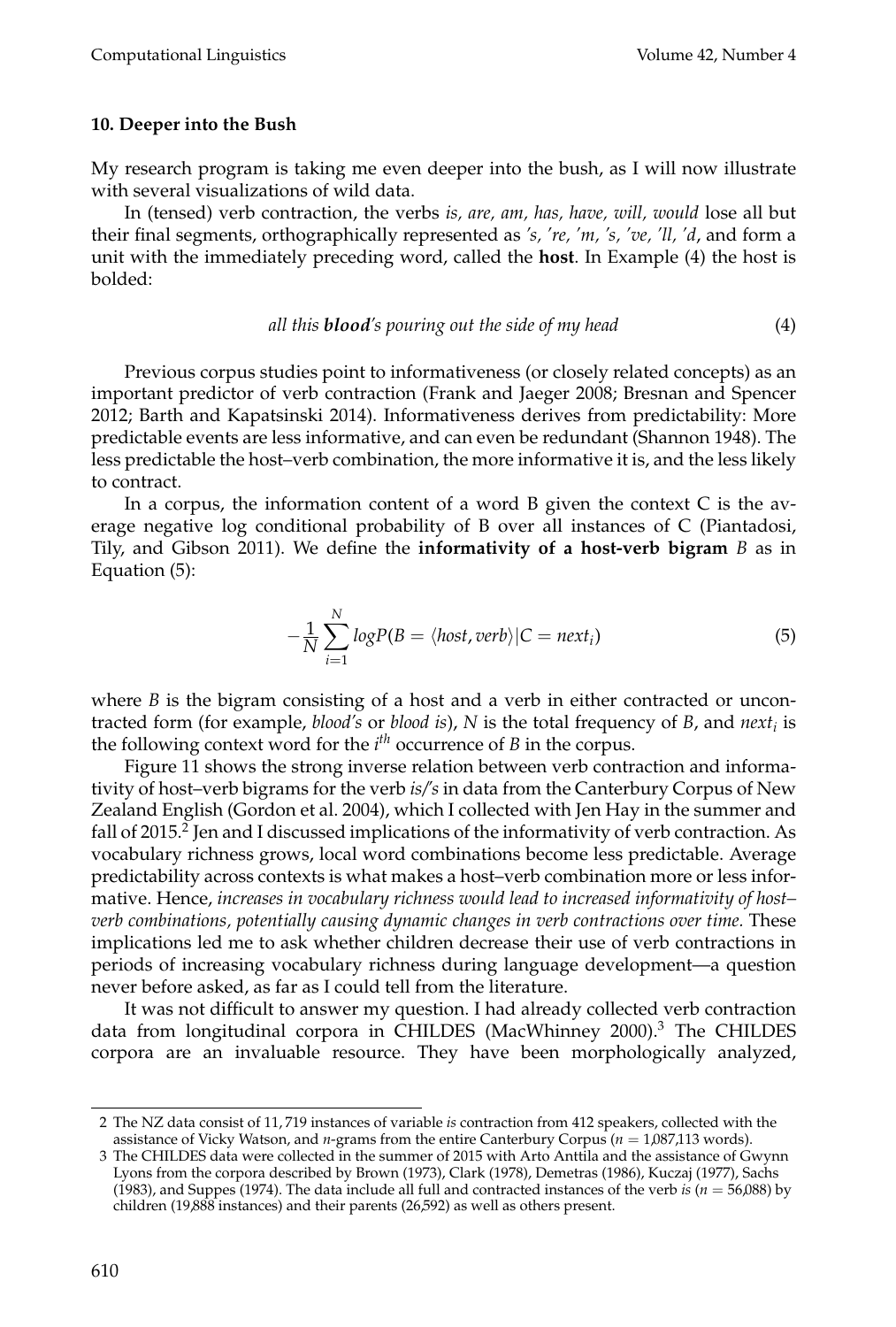![](_page_12_Figure_2.jpeg)

# **Canterbury Corpus (all hosts)**

#### **Figure 11**

![](_page_12_Figure_5.jpeg)

automatically parsed, and manually checked. As a matter of fact, the syntactic parses use dependency graphs derived from LFG functional structure relations (Sagae, MacWhinney, and Lavie 2004; Sagae, Lavie, and MacWhinney 2005). Computational tools are provided, including the CLAN VOCD tool (MacWhinney 2015), which calculates vocabulary richness based on a sophisticated algorithm for averaging morpheme or lemma counts (lemmas being the distinct words disregarding inflections).

I used the VOCD tool to calculate the lemma diversity of all the language produced by each child at each recording session in the longitudinal corpora we selected. The panel plots in Figure 12 show increasing vocabulary richness as age increases between about 20 and 60 months, with the exception of one child ("Adam"), whose vocabulary richness was already high at the time of sampling and shows a dip midway in the recordings.

From the relations among verb contraction, informativity, and vocabulary richness we would expect children's subject–verb contractions to decrease as their vocabulary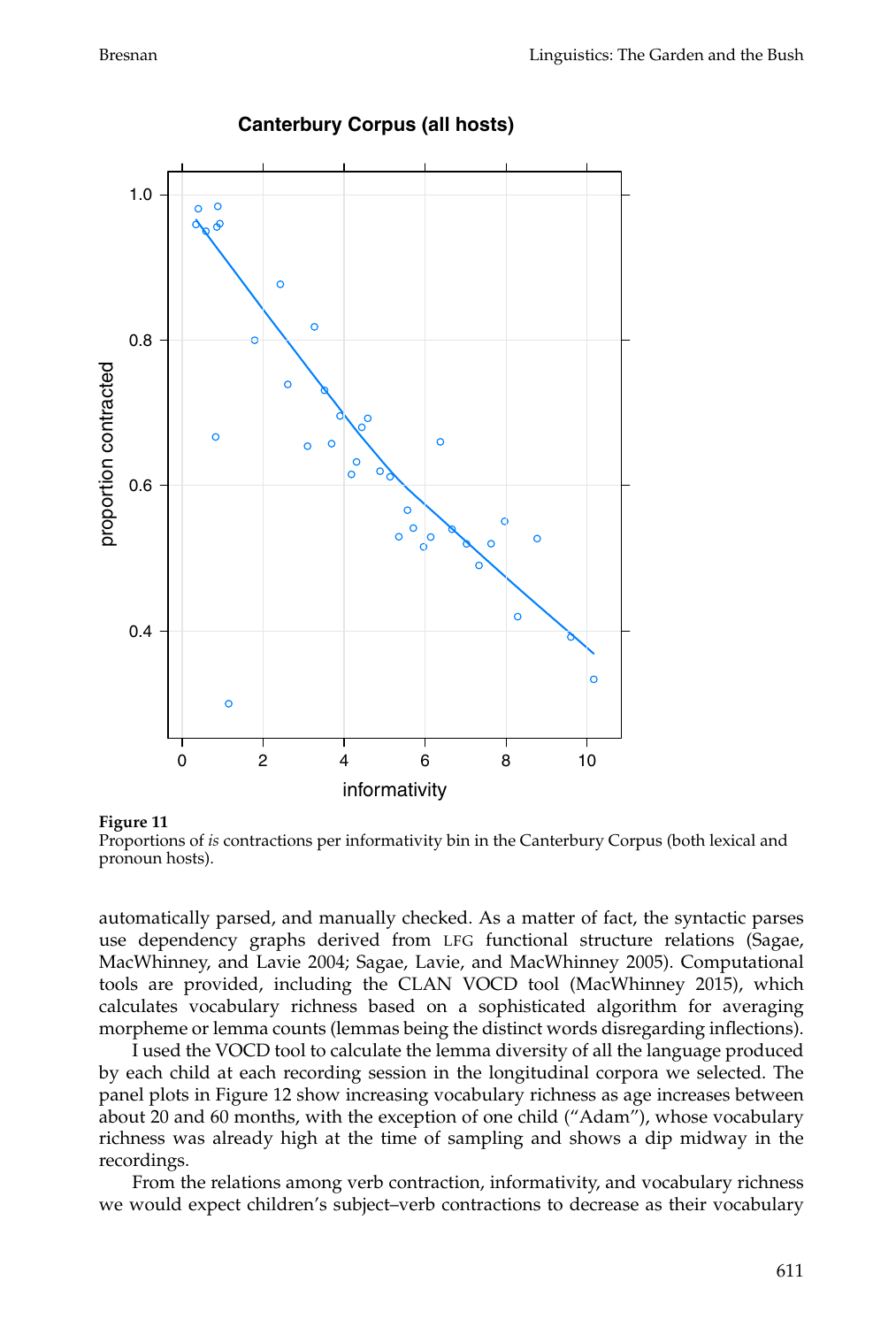![](_page_13_Figure_2.jpeg)

**Figure 12** Vocabulary richness (VOCD lemma diversity) by age by child in selected CHILDES corpora.

richness increases. Figure 13 shows that this expectation may be met: Overall, the children's contractions are tending to decrease, and only one child shows an increase in contraction during the period from 20 to 60 months: Adam, the child whose vocabulary richness shows the dip in Figure 12.

How do the dynamics of contraction in the children's data compare to their parents' contractions in conversational interactions during the same periods? Presumably the parents themselves would not be experiencing rapid vocabulary growth during this period, so they would not show a decline in verb contractions for that reason. Figure 14 shows the aggregated *is* contraction data by children vs. parents for all host-*is/'s* bigrams and for the frequent bigrams *what is/'s* and *Mommy is/'s*. Strikingly, the children in the aggregate show declines in the proportion of contractions while their parents' proportions remain constant.

These data visualizations appear to support a major cognitive role for implicit knowledge of syntactic probability. But they also raise many, many questions for further research—a good indicator of their potential fertility. This will be the focus of my next research project.

I am aware that this use of information theory characterizes just one small prosodic island in English syntax, the contractible host–verb sequence. It does make me wonder whether the entirety of hierarchical syntactic structure could somehow reflect a vast topography of overlapping peaks and valleys of informativeness, requiring parallel computations on multiple scales—something that one of *you* perhaps could figure out how to do.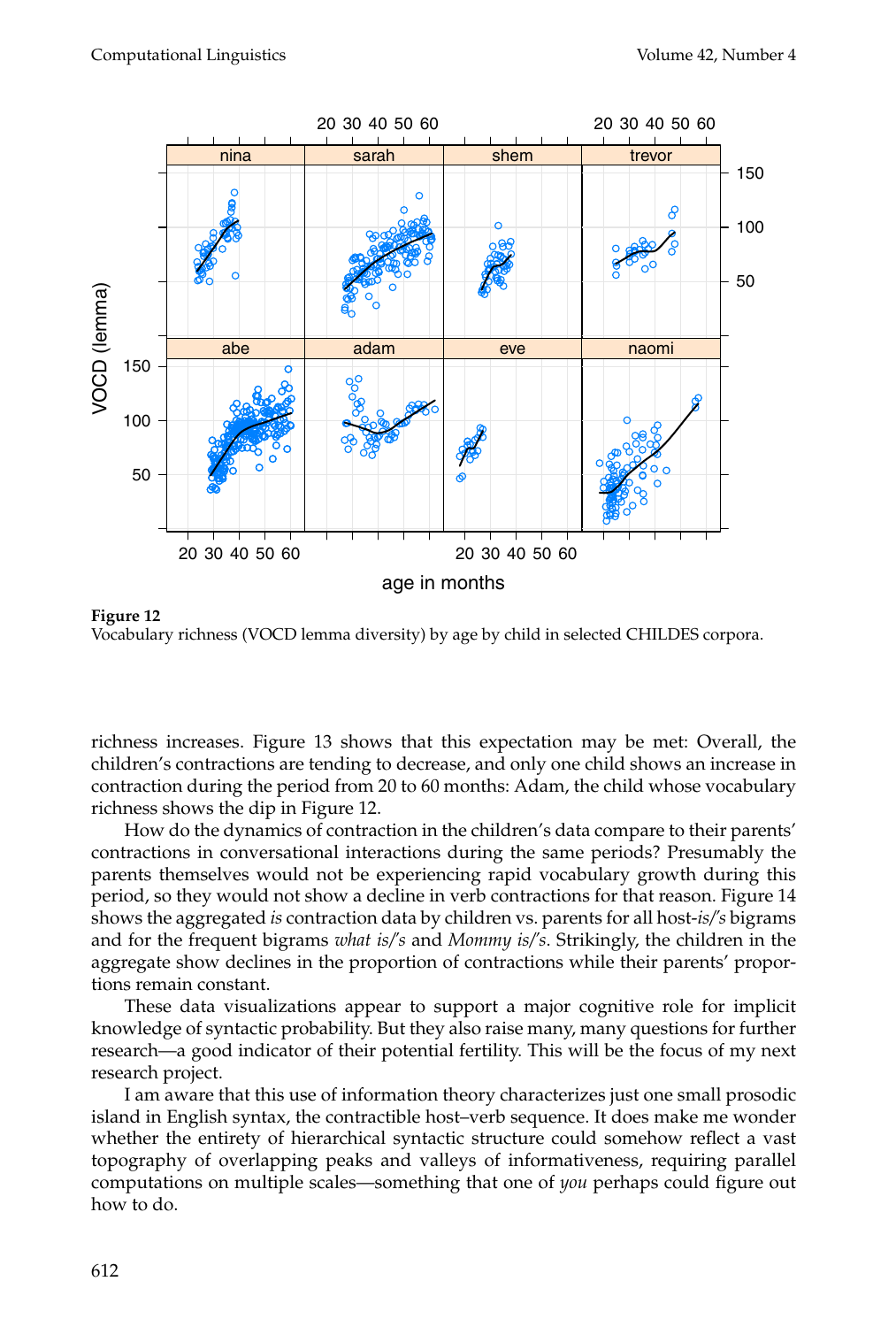![](_page_14_Figure_2.jpeg)

Each child's proportion of *is* contractions during the recorded sessions measuring vocabulary richness (VOCD lemma diversity).

### **11. Looking Forward**

My work now has essentially the same exciting goal as when I started my study of linguistics at MIT: to infer the nature of the mind's capacity for language from the structure of human language. But now I know that linguistic structure is quantitative as well as qualitative, and I can use methods that I have been learning in the bush —

- The bush:
	- **–** quantitative generalizations
	- **–** wild data
	- **–** conditional probability, information content

What I hope to see going forward are increasingly powerful applications of computational linguistic theory, techniques, and resources to deepen our understanding of human language and cognition.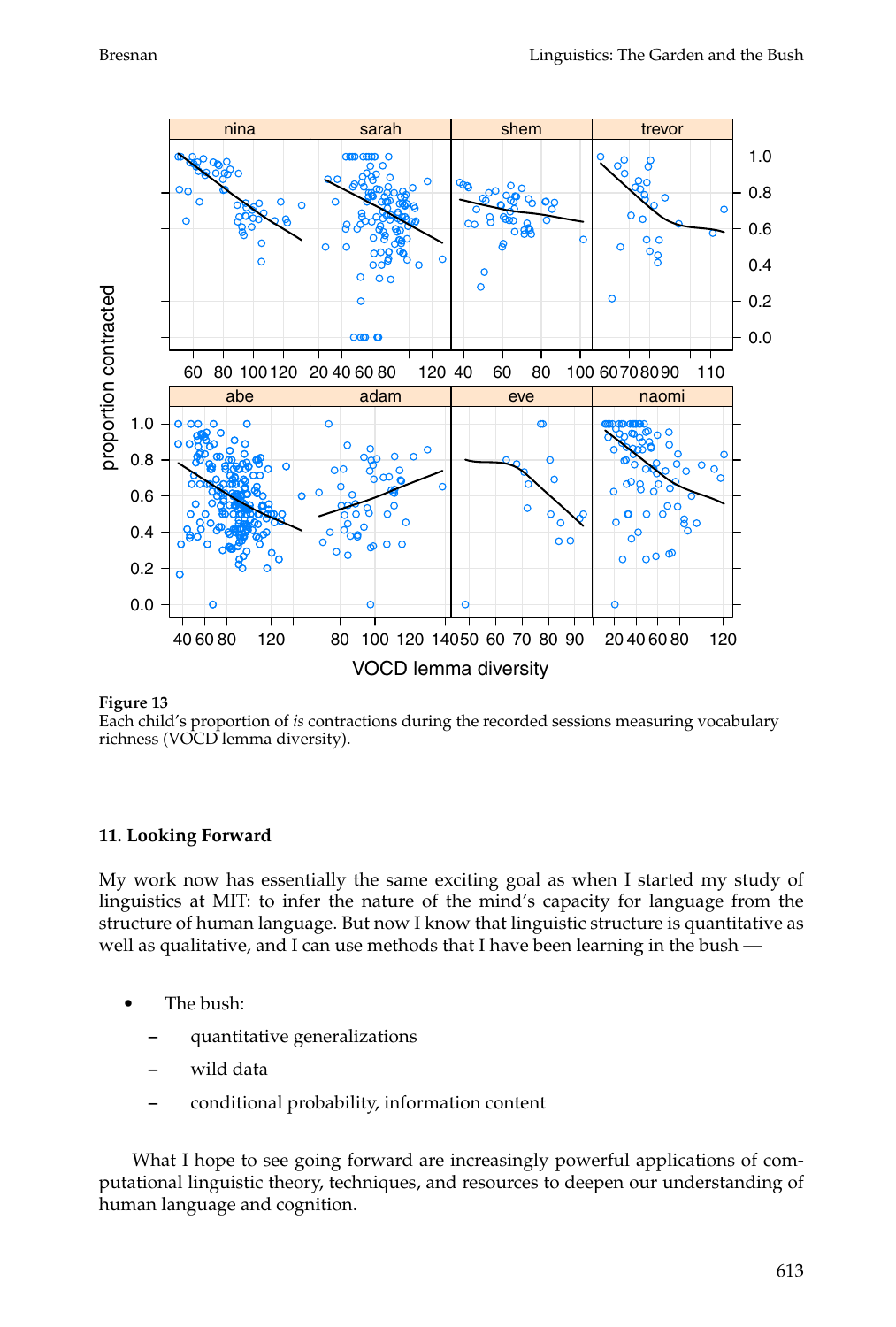![](_page_15_Figure_2.jpeg)

Proportion of *is* contractions by child's age of recording in eight CHILDES corpora.

## **References**

- Aissen, Judith. 1999. Markedness and subject choice in Optimality Theory. *[Natural](http://www.mitpressjournals.org/action/showLinks?crossref=10.1023%2FA%3A1006335629372) [Language & Linguistic Theory](http://www.mitpressjournals.org/action/showLinks?crossref=10.1023%2FA%3A1006335629372)*, 17(4):673–711.
- Austin, Peter and Joan Bresnan. 1996. Nonconfigurationality in Australian aboriginal languages. *[Natural Language &](http://www.mitpressjournals.org/action/showLinks?crossref=10.1007%2FBF00133684) [Linguistic Theory](http://www.mitpressjournals.org/action/showLinks?crossref=10.1007%2FBF00133684)*, 14:215–68.
- Barth, Danielle and Vsevolod Kapatsinski. 2014. A multimodel inference approach to categorical variant choice: Construction, priming and frequency effects on the choice between full and contracted forms of *am, are* and *is*. *Corpus Linguistics and Linguistic Theory*. doi: 10.1515/cllt-2014-0022.

Bresnan, Joan. 1978. A realistic transformational grammar. In Morris Halle, Joan Bresnan, and George A. Miller, editors, *Linguistic Theory and Psychological Reality*. The MIT Press, Cambridge, MA, pages 1–59.

- Bresnan, Joan, editor. 1982a. *The Mental Representation of Grammatical Relations*. The MIT Press, Cambridge, MA.
- Bresnan, Joan. 1982b. The passive in lexical theory. In Joan Bresnan, editor, *The Mental Representation of Grammatical Relations*. The MIT Press, pages 3–86.
- Bresnan, Joan. 2000. Optimal syntax. In Joost Dekkers, Frank van der Leeuw, and Jeroen van de Weijer, editors, *Optimality Theory: Phonology, Syntax, and Acquisition*. Oxford University Press, pages 334–385.
- Bresnan, Joan. 2007a. A few lessons from typology. *[Linguistic Typology](http://www.mitpressjournals.org/action/showLinks?crossref=10.1515%2FLINGTY.2007.024)*,  $11(1):297 - 306.$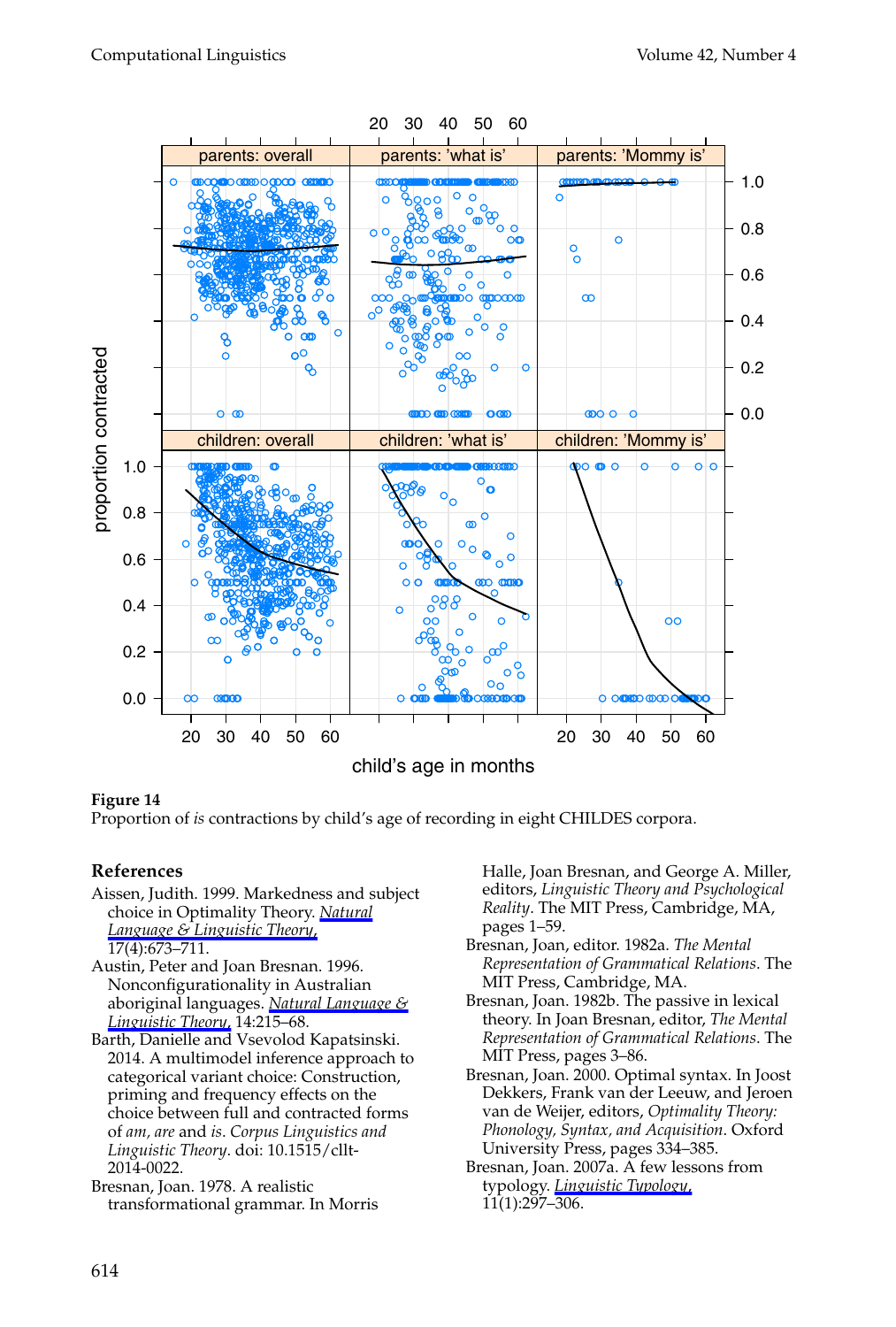- Bresnan, Joan. 2007b. Is syntactic knowledge probabilistic? Experiments with the English dative alternation. In Sam Featherston and Wolfgang Sternefeld, editors, *Roots: Linguistics in Search of its Evidential Base*. Mouton de Gruyter Berlin, pages 75–96.
- Bresnan, Joan. 2011. Linguistic uncertainty and the knowledge of knowledge. In Roger Porter and Robert Reynolds, editors, *Thinking Reed. Centenial Essays by Graduates of Reed College*. Reed College, Portland, OR, pages 69–75.

Bresnan, Joan, Ash Asudeh, Ida Toivonen, and Stephen Wechsler. 2015. *Lexical-functional Syntax, 2nd Edition*. John Wiley & Sons.

- Bresnan, Joan, Anna Cueni, Tatiana Nikitina, and R. Harald Baayen. 2007. Predicting the dative alternation. In G. Boume, I. Kraemer, and J. Zwarts, editors, *Cognitive Foundations of Interpretation*. Royal Netherlands Academy of Science, Amsterdam, pages 69–94.
- Bresnan, Joan, Ashwini Deo, and Devyani Sharma. 2007. Typology in variation: A probabilistic approach to *be* and *n't* in the Survey of English Dialects. *[English](http://www.mitpressjournals.org/action/showLinks?crossref=10.1017%2FS1360674307002274) [Language and Linguistics](http://www.mitpressjournals.org/action/showLinks?crossref=10.1017%2FS1360674307002274)*, 11(2):301–346.
- Bresnan, Joan, Shipra Dingare, and Christopher D. Manning. 2001. Soft constraints mirror hard constraints: Voice and person in English and Lummi. In *Proceedings of the LFG01 Conference*, pages 13–32, Stanford, CA.
- Bresnan, Joan and Marilyn Ford. 2010. Predicting syntax: Processing dative constructions in American and Australian varieties of English. *[Language](http://www.mitpressjournals.org/action/showLinks?crossref=10.1353%2Flan.0.0189)*, 86(1):168–213.
- Bresnan, Joan and Sam A. Mchombo. 1987. Topic, pronoun, and agreement in Chichewa. *[Language](http://www.mitpressjournals.org/action/showLinks?crossref=10.2307%2F415717)*, 63(4):741-82.
- Bresnan, Joan and Samuel A. Mchombo. 1995. The lexical integrity principle: Evidence from Bantu. *[Natural Language &](http://www.mitpressjournals.org/action/showLinks?crossref=10.1007%2FBF00992782) [Linguistic Theory](http://www.mitpressjournals.org/action/showLinks?crossref=10.1007%2FBF00992782)*, 13:181–254.
- Bresnan, Joan and Tatiana Nikitina. 2009. The gradience of the dative alternation. In Linda Uyechi and Lian Hee Wee, editors, *Reality Exploration and Discovery: Pattern Interaction in Language and Life*. CSLI Publications, pages 161–184.
- Bresnan, Joan and Jessica Spencer. 2012. Frequency effects in spoken syntax: *Have* and *be* contraction. Paper presented at conference on New Ways of Analyzing Syntactic Variation, Radboud University Nijmegen, 15–17 November 2012.
- Brown, Roger. 1973. *A First Language: The Early Stages*. Harvard University Press.
- Carroll, John, Ted Briscoe, and Antonio Sanfilippo. 1998. Parser evaluation: A survey and a new proposal. In *Proceedings of the 1st International Conference on Language Resources and Evaluation*, pages 447–454, Granada.
- Clark, Eve V. 1978. Awareness of language: Some evidence from what children say and do. In *The Child's Conception of Language*. Springer, pages 17–43.
- Dalrymple, Mary, Ronald M. Kaplan, John T. Maxwell III, and Annie Zaenen, editors. 1995. *Formal Issues in Lexical-Functional Grammar*. CSLI Publications, Stanford, CA.
- De Marneffe, Marie-Catherine, Scott Grimm, Inbal Arnon, Susannah Kirby, and Joan Bresnan. 2012. A statistical model of the grammatical choices in child production of dative sentences. *[Language and Cognitive](http://www.mitpressjournals.org/action/showLinks?crossref=10.1080%2F01690965.2010.542651) [Processes](http://www.mitpressjournals.org/action/showLinks?crossref=10.1080%2F01690965.2010.542651)*, 27(1):25–61.
- De Marneffe, Marie-Catherine and Christopher D. Manning. 2008. The Stanford typed dependencies representation. In *COLING 2008: Proceedings of the Workshop on Cross-Framework and Cross-Domain Parser Evaluation*, pages 1–8, Manchester.
- Demetras, Martha Jo-Ann. 1986. Working parents' conversational responses to their two-year-old sons. Working paper, The University of Arizona.
- Ford, Marilyn. 1982. Sentence planning units: Implications for the speaker's representation of meaningful relations underlying sentences. In Joan Bresnan, editor, *The Mental Representation of Grammatical Relations*. MIT Press, pages 797–827.
- Ford, Marilyn. 1983. A method for obtaining measures of local parsing complexity throughout sentences. *[Journal of Verbal](http://www.mitpressjournals.org/action/showLinks?crossref=10.1016%2FS0022-5371%2883%2990156-1) [Learning and Verbal Behavior](http://www.mitpressjournals.org/action/showLinks?crossref=10.1016%2FS0022-5371%2883%2990156-1)*, 22(2):203–218.
- Ford, Marilyn and Joan Bresnan. 2015. Generating data as a proxy for unavailable corpus data: The contextualized sentence completion task. *[Corpus Linguistics and](http://www.mitpressjournals.org/action/showLinks?crossref=10.1515%2Fcllt-2015-0018) [Linguistic Theory](http://www.mitpressjournals.org/action/showLinks?crossref=10.1515%2Fcllt-2015-0018)*, 11(1):187–224.
- Ford, Marilyn, Joan Bresnan, and Ronald M. Kaplan. 1982. A competence-based theory of syntactic closure. In Joan Bresnan, editor, *The Mental Representation of Grammatical Relations*. MIT Press, pages 727–796.
- Frank, Anette, Tracy H. King, Jonas Kuhn, and John T. Maxwell III. 1998. Optimality Theory style constraint ranking in large-scale LFG grammars. In *Proceedings of the LFG98 Conference*, Brisbane.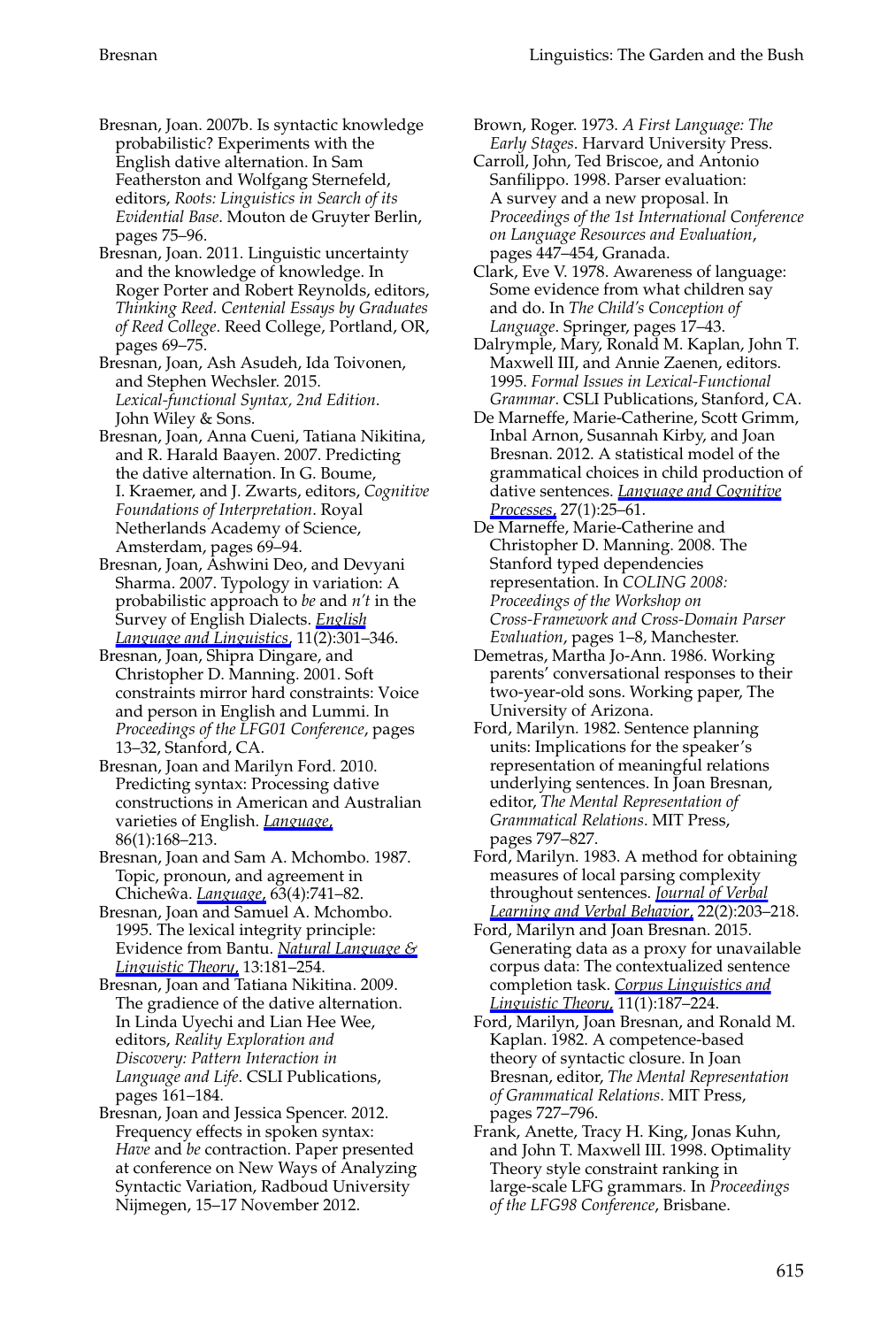Frank, Austin and T. Florian Jaeger. 2008. Speaking rationally: Uniform information density as an optimal strategy for language production. In *The 30th Annual Meeting of the Cognitive Science Society (CogSci08)*, pages 939–944, Washington, DC.

Godfrey, John J., Edward C. Holliman, and Jane McDaniel. 1992. SWITCHBOARD: Telephone speech corpus for research and development. In *IEEE International Conference on Acoustics, Speech, and Signal Processing, 1992. ICASSP-92*, volume 1, pages 517–520, San Francisco, CA.

Gordon, Elizabeth, Lyle Campbell, Jennifer Hay, Margaret Maclagan, Andrea Sudbury, and Peter Trudgill. 2004. *New Zealand English: Its Origins and Evolution*. Cambridge University Press.

Hay, Jennifer and Joan Bresnan. 2006. Spoken syntax: The phonetics of *giving a hand* in New Zealand English. *[The Linguistic](http://www.mitpressjournals.org/action/showLinks?crossref=10.1515%2FTLR.2006.013) [Review](http://www.mitpressjournals.org/action/showLinks?crossref=10.1515%2FTLR.2006.013)*, 23(3):321–349.

Jäger, Gerhard. 2007. Maximum entropy models and stochastic Optimality Theory. In Annie Zaenen, Jane Simpson, Tracy Holloway King, Jane Grimshaw, Joan Maling, and Christopher Manning, editors, *Architectures, Rules, and Preferences: Variations on Themes by Joan W. Bresnan*. CSLI Publications, pages 467–479.

Jelinek, Frederick. 2009. The dawn of statistical ASR and MT. *[Computational](http://www.mitpressjournals.org/action/showLinks?system=10.1162%2Fcoli.2009.35.4.35401) [Linguistics](http://www.mitpressjournals.org/action/showLinks?system=10.1162%2Fcoli.2009.35.4.35401)*, 35(4):483–494.

Johnson, Mark and Stefan Riezler. 2002. Statistical models of syntax learning and use. *[Cognitive Science](http://www.mitpressjournals.org/action/showLinks?crossref=10.1207%2Fs15516709cog2603_2)*, 26(3):239–253.

Kaplan, Ronald M. 1972. Augmented transition networks as psychological models of sentence comprehension. *[Artificial Intelligence](http://www.mitpressjournals.org/action/showLinks?crossref=10.1016%2F0004-3702%2872%2990043-4)*, 3:77–100.

Kaplan, Ronald M. and Joan Bresnan. 1982. Lexical-functional Grammar: A formal system for grammatical representation. In Joan Bresnan, editor, *The Mental Representation of Grammatical Relations*. MIT Press, pages 173–281.

Kaplan, Ronald M, Stefan Riezler, Tracy H. King, John T. Maxwell III, Alexander Vasserman, and Richard Crouch. 2004. Speed and accuracy in shallow and deep stochastic parsing. Technical report, Defense Technical Information Center Document.

King, Tracy Holloway, Richard Crouch, Stefan Riezler, Mary Dalrymple, and Ronald M. Kaplan. 2003. The PARC 700 dependency bank. In *Proceedings of the EACL03: 4th International Workshop on*

*Linguistically Interpreted Corpora (LINC-03)*, pages 1–8, Budapest.

King, Tracy Holloway, Stefanie Dipper, Anette Frank, Jonas Kuhn, and John T. Maxwell III. 2004. Ambiguity management in grammar writing. *[Research on Language](http://www.mitpressjournals.org/action/showLinks?crossref=10.1023%2FB%3AROLC.0000016784.26446.98) [and Computation](http://www.mitpressjournals.org/action/showLinks?crossref=10.1023%2FB%3AROLC.0000016784.26446.98)*, 2(2):259–280.

Kuczaj, Stan A. 1977. The acquisition of regular and irregular past tense forms. *[Journal of Verbal Learning and Verbal](http://www.mitpressjournals.org/action/showLinks?crossref=10.1016%2FS0022-5371%2877%2980021-2) [Behavior](http://www.mitpressjournals.org/action/showLinks?crossref=10.1016%2FS0022-5371%2877%2980021-2)*, 16(5):589–600.

Kuhn, Jonas. 2001. Generation and parsing in Optimality-theoretic syntax — Issues in the formalization of OT-LFG. In Peter Sells, editor, *Formal and Empirical Issues in Optimality-theoretic Syntax*. CSLI Publications, pages 313–366.

Kuhn, Jonas. 2003. *Optimality-theoretic Syntax: A Declarative Approach*. CSLI Publications.

Kuperman, Victor and Joan Bresnan. 2012. The effects of construction probability on word durations during spontaneous incremental sentence production. *[Journal of](http://www.mitpressjournals.org/action/showLinks?crossref=10.1016%2Fj.jml.2012.04.003) [Memory and Language](http://www.mitpressjournals.org/action/showLinks?crossref=10.1016%2Fj.jml.2012.04.003)*, 66(4):588–611.

MacWhinney, Brian. 2000. *The CHILDES project: The database*, volume 2. Psychology Press.

MacWhinney, Brian. 2015. The CHILDES project tools for analyzing talk—electronic edition, Part 2: The CLAN programs.

Manning, Christopher D. 2003. Probabilistic syntax. In Stefanie Jannedy, Jennifer Hay, and Rens Bod, editors, *Probabilistic Linguistics*. MIT Press, pages 289–341.

Marcus, Mitchell P., Mary Ann Marcinkiewicz, and Beatrice Santorini. 1993. Building a large annotated corpus of English: The Penn Treebank. *Computational Linguistics*, 19(2):313–330.

Maslova, Elena. 2007. Stochastic OT as a model of constraint interaction. In Annie Zaenen, Jane Simpson, Tracy Holloway King, Jane Grimshaw, Joan Maling, and Christopher Manning, editors, *Architectures, Rules, and Preferences: Variations on Themes by Joan W. Bresnan*. CSLI Publications, pages 513–528.

Mel'cuk, Igor Aleksandrovic. 1988. *Dependency Syntax: Theory and Practice*. State University Press of New York.

O'Connor, Catherine, Joan Maling, and Barbora Skarabela. 2013. Nominal categories and the expression of possession. In Kersti Börjars, David Denison, and Alan Scott, editors, *Morphosyntactic Categories and the Expression of Possession*. John Benjamins, pages 89–121.

Piantadosi, Steven T., Harry Tily, and Edward Gibson. 2011. Word lengths are